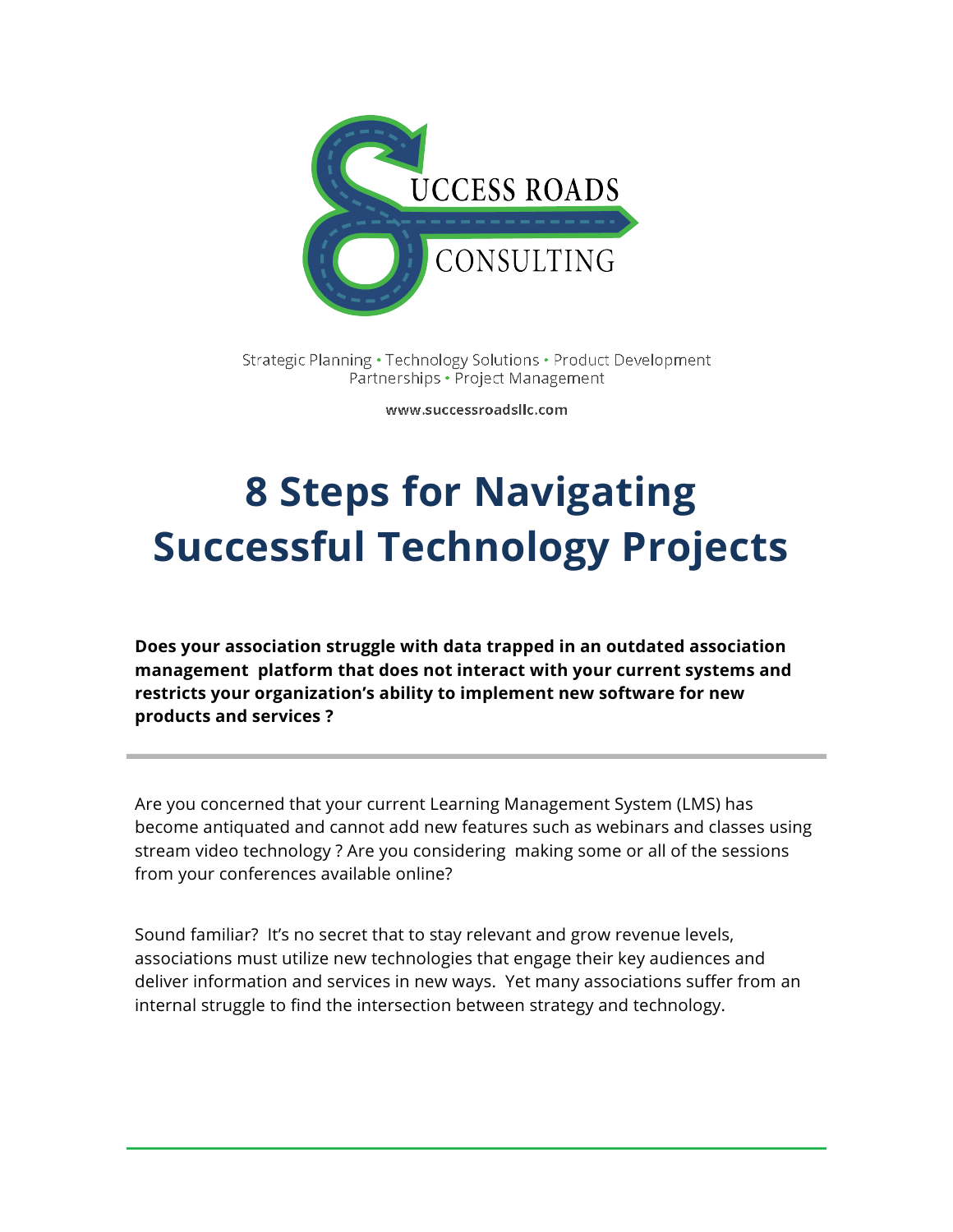**Ready to move from challenge to solution? Follow these 8 steps to help turn your technology and strategic goals into action.** 

**1. Define Project Scope** 

Set a clearly defined scope that includes specific project goals, timeline, and budget.

# **2. Establish Project Leader**

Designate a cross-department team, including representatives from both the Information Technology (IT) and business departments that will be affected by the technology change. Appoint a designated *project leader* that is dedicated to reaching consensus and leading the project through completion.

#### **3. Define Requirements**

Assess technical and business requirements. Determine how the technology solution will help your organization achieve specific goals like increased revenue, reaching a wider audience, and developing stronger marketing that results in greater engagement.

## **4. Conduct Vendor Research**

Identify experienced technology vendors that understand your situation, can meet your technical and business requirements, and fit within your business model and budget.

#### **5. Execute a Request for Proposal Process**

Develop an RFP that provides vendors with your organization's business and technical requirements and pricing guidelines. Require responding vendors to submit specific recommendations about their approach to your organization's technology challenge, develop an implementation plan and provide client references.

**6. Evaluate & Select Vendors** Determine decision criteria and priorities for vendor selection. Have project leader guide team in ranking vendors and to make a final decision with consensus.

## **7. Negotiate Contracts**

Ensure that contract includes RFP requirements, full scope of work and a detailed implementation timeline.

**8. Manage Implementation**

Appoint an implementation team and project leader to work with the vendor. The project leader should work with the vendor on developing a detailed implementation plan that includes the scope of work, specific tasks and resources, timeline, deliverables and key deadlines.

**Success Roads Consulting | 8 Steps for Navigating Successful Technology Projects**